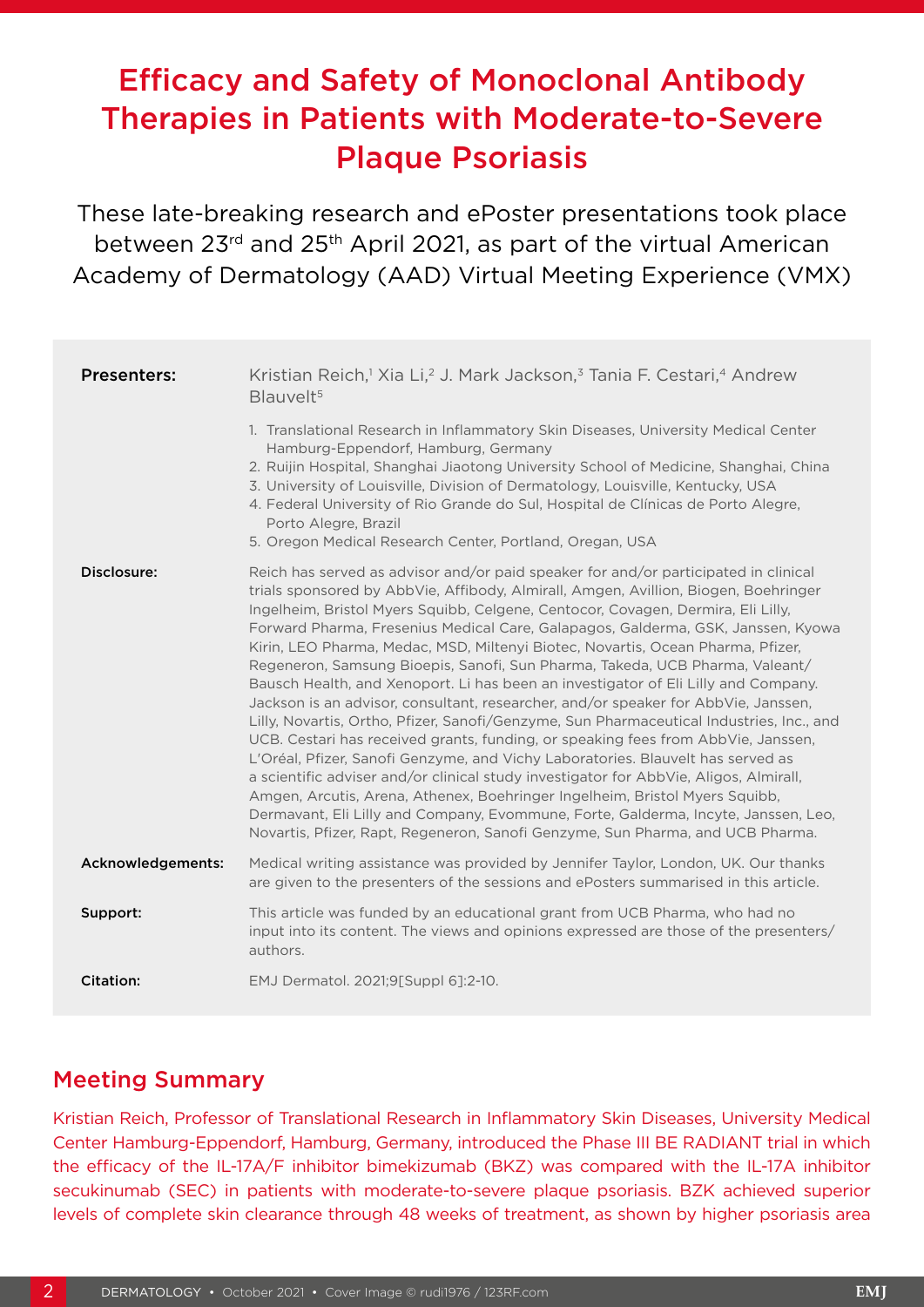and severity index (PASI) 100 responses compared with SEC. A faster onset of response was also seen with BZK compared to SEC. Results with another IL-17A inhibitor, ixekizumab (IXE), were presented in an ePoster by Li et al. IXE achieved statistically significantly higher response rates at Week 12 compared to the placebo (PBO) in Chinese patients with moderate-to-severe plaque psoriasis. ePosters were presented on four IL-23 inhibitors: guselkumab (GUS), tildrakizumab (TIL), risankizumab (RZB), and mirikizumab (MIR). Reich discussed the VOYAGE 2 Phase III trial, which showed maintenance of response through up to 5 years of continuous GUS treatment in patients with moderate-to-severe psoriasis. J. Mark Jackson, Professor of Dermatology, University of Louisville, Kentucky, USA, presented a post hoc analysis of the reSURFACE 1 and reSURFACE 2 trials and extension periods showing that TIL 100 mg provided durable efficacy through up to 196 weeks of treatment for moderate-to-severe plaque psoriasis, as demonstrated by PASI 75/90/100 and physician's global assessment (PGA) 0/1. Tania F. Cestari, Federal University of Rio Grande do Sul, Hospital de Clínicas de Porto Alegre, Brazil, reported the results of a Phase III trial in Brazil comparing RZB with methotrexate (MTX) in patients with moderate-to-severe plaque psoriasis. Significantly greater proportions of patients treated with RZB compared with MTX achieved PASI 90 and static PGA (sPGA) 0/1 at Week 28. Andrew Blauvelt, President of Oregon Medical Research Center, Portland, Oregan, USA, presented the Phase III OASIS-1 trial of MIR versus PBO in patients with moderate-to-severe plaque psoriasis. MIR demonstrated superiority compared with PBO according to sPGA 0/1 and PASI 90 at Week 16 and high levels of maintained response were shown at Week 52.

# Bimekizumab Efficacy and Safety Versus Secukinumab in Patients with Moderate-to-Severe Plaque Psoriasis: Results from the Phase IIIb Trial BE RADIANT

### Kristian Reich

In the late-breaking research sessions, Reich presented BE RADIANT, the first Phase III trial to compare inhibition of IL-17A and IL-17F with inhibition of IL-17A in patients with moderate-tosevere plaque psoriasis.<sup>1</sup>

IL-17A and IL-17F are both overexpressed in psoriasis and there is increasing evidence that both have a pro-inflammatory role.<sup>2,3</sup> IL-17A and IL-17F work together as dimers, including an IL-17A/A homodimer, IL-17A/F heterodimer, and IL-17F/F homodimer. SEC selectively neutralises IL-17A only4 whereas BZK selectively inhibits both IL-17A and IL-17F.<sup>5</sup> Reich explained that SEC therefore blocks IL-17A/A and has some inhibitory effect on IL-17A/F but will not block IL-17F/F, in contrast to BZK which inhibits all three cytokines.

BE RADIANT was a 48-week multicentre, randomised, double-blinded trial that compared the efficacy and safety of BZK versus SEC in patients with moderate-to-severe plaque psoriasis.<sup>1</sup> Reich outlined the study design, which was a head-to-head comparison of BKZ 320 mg used every 4 weeks (q4w) for the first 16 weeks and then continued as a maintenance dose 320 mg either q4w or every 8 weeks (q8w) for 32 weeks. SEC was used at the approved dose of 300 mg q4w during maintenance and weekly injections at the beginning of therapy. A total of 743 patients were randomised 1:1 to the two treatments. The primary endpoint was PASI 100 response at Week 16. Secondary endpoints included assessment of long-term response with PASI 100 at Week 48 and evaluation of speed of onset with PASI 75 at Week 4.

Reich highlighted the demographics and baseline disease characteristics in the BZK (n=373) and SEC (n=370) groups and noted that they were similar to both previous studies and clinical practice. Average weight was 90.1 kg in the BZK group and 88.8 kg in the SEC group, while average PASI was 20.2 in the BZK group and 19.7 in the SEC group. The Mean Dermatology Quality of Life Index (DLQI) was >10 in both groups (10.8 BZK and 11.3 SEC) showing severe impact of the disease in many patients. And >30% had received biologics before (33.5% of the BZK group and 32.2% of the SEC group).

BE RADIANT demonstrated superior clinical benefit with BZK treatment over SEC treatment, meeting all primary and ranked secondary endpoints. Regarding the primary endpoint,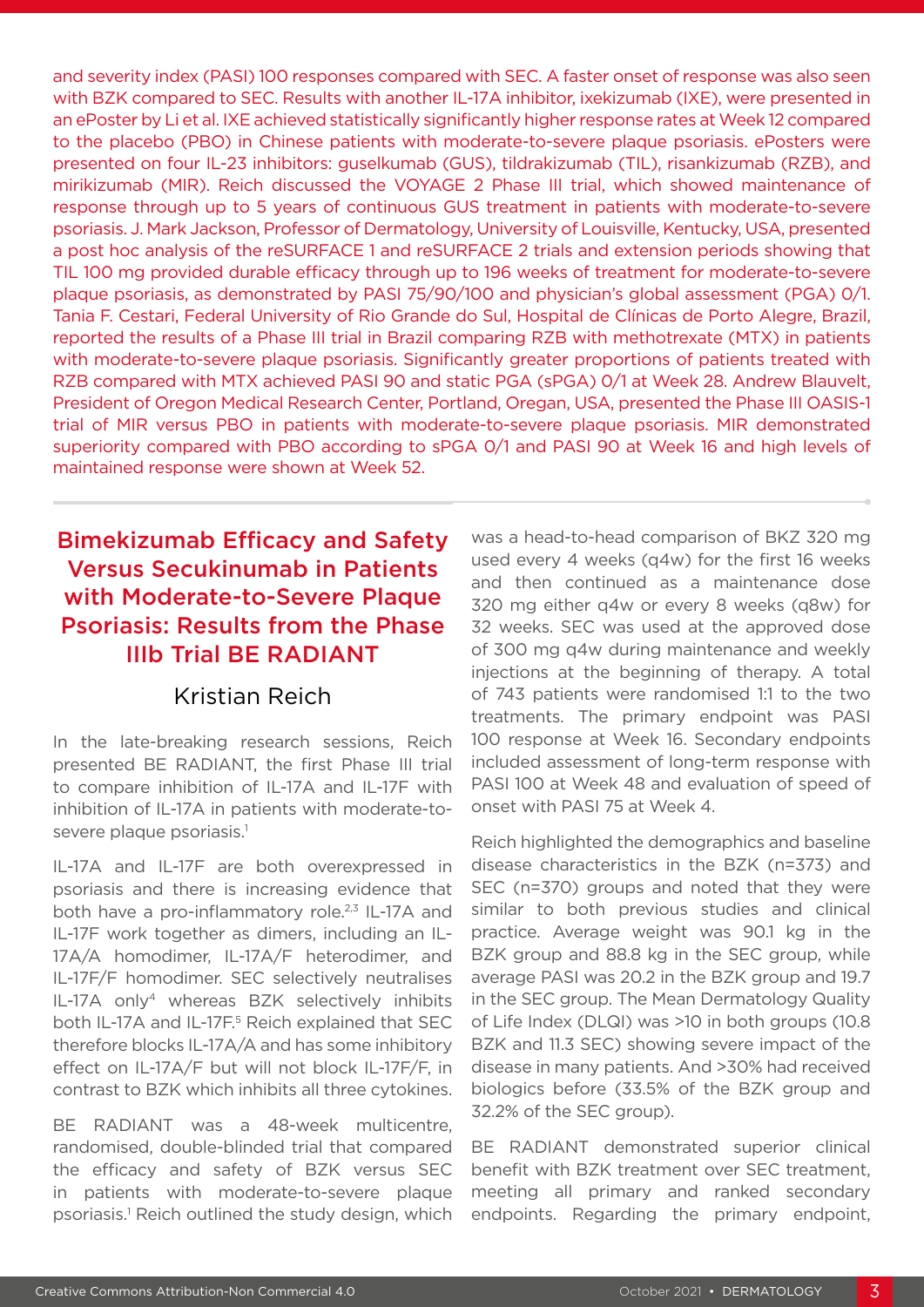BZK achieved superior levels of complete skin clearance versus SEC at Week 16, with 61.7% of patients in the BZK group achieving PASI 100 compared to 48.9% of patients in the SEC group (p<0.001) (Figure 1). Superiority was maintained at 48 weeks with both 320 mg q8w and 320 q4w BZK maintenance treatment, with 67.0% in the BKZ group achieving PASI 100 compared to 46.2% in the SEC group (p<0.001) (Figure 1).

These efficacy results were confirmed when the authors analysed only the data for patients that received maintenance beyond Week 16. The efficacy delta in PASI 100 between BZK and SEC remained over time. At Week 48, PASI 100 was achieved by 73.5% of the BZK q4w/q4w group (n=147) versus 48.3% of the SEC group (n=354; p<0.001). Similarly, 66.0% of the BZK q4w/q8w group (n=215) achieved PASI 100 at Week 48 versus 48.3% of the SEC group (n=354; p<0.001). Reich highlighted that the BZK q4w and q8w dosing appeared equally effective in maintaining PASI 100 response over time.

Significant differences were also observed between the two drugs in the proportion of patients achieving PASI 90 at Weeks 16 and 48. At Week 16, 85.5% of the BKZ q4w group (n=373) versus 74.3% of the SEC group (n=370) achieved PASI 90 (nominal p<0.001), while the proportions at Week 48 were 83.6% for BKZ q4w or q4w/q8w (n=373) and 70.5% for SEC (n=370) (nominal p<0.001). These results were confirmed in the maintenance set, with 85.7% of the BZK q4w/q4w group (n=147) achieving PASI 90 versus 73.7% of the SEC group (n=354) (nominal p=0.002) and 86.5% of the BZK q4w/q8w group (n=215) achieving PASI 90 versus 73.7% of the SEC group (n=354) (nominal p<0.001).

The investigators also examined proportions of patients achieving clear or almost clear skin, as measured by the Investigator Global Assessment (IGA) scale, where zero is clear and one represents almost clear. A similar response pattern was observed in the difference between BZK and SEC at Weeks 16 and 48. At Week 16, 85.5% of the BKZ q4w group (n=373) achieved IGA 0/1 compared with 78.6% of the SEC group (n=370; nominal p=0.012). At Week 48, the proportions were 83.9% of the BKZ q4w or q4w/q8w group (n=373) and 73.8% of the SEC group (n=370) (nominal p<0.001). The findings were confirmed in the maintenance

set, which showed that 87.1% of the BZK q4w/ q4w group (n=147) achieved IGA 0/1 at Week 48 compared with 77.1% of the SEC group (n=354; nominal p=0.005). Similarly, 86.0% of the BZK q4w/q8w group (n=215) achieved IGA 0/1 at Week 48 versus 77.1% of the SEC group (n=354; nominal p=0.013).

Reich presented results for the secondary endpoint measuring speed of onset (PASI 75 at Week 4), noting that for this parameter, patients in the BZK group would have received just one injection at Week 0. A significant difference was found between treatments, with 71.0% of the BZK q4w group achieving PASI 75 versus 47.3% of the SEC group (p<0.001). Reich also showed that 35.9% of the BZK q4w group achieved PASI 90 at Week 4 compared with 17.6% of the SEC group (nominal p<0.001).

Regarding safety, rates of treatment-emergent adverse events (TEAEs) were as expected from previously published Phase III trials and there were no new safety signals. Incidences of serious infections, inflammatory bowel disease, suicidal ideation and behaviour, and death were all low for both BZK and SEC. Both drugs showed similar rates of any TEAE (321 [86.1%] patients on BKZ versus 301 [81.4%] patients on SEC) and serious TEAEs (22 [5.9%] patients on BKZ versus 21 [5.7%] patients on SEC). There was a higher rate of Candida infections in the BZK group, with 79 (21.2%) patients affected compared with 17 patients (4.6%) in the SEC group. This was mainly due to oral candidiasis, which occurred in 72 (19.3%) patients on BZK compared with 11 (3.0%) patients on SEC during Weeks 0-48 (all patients). In the BZK group the vast majority of the oral candidiasis cases (70/72; 97.2%) were mild or moderate; none were serious, and none led to treatment discontinuation.

Reich concluded that the faster and higher response levels with BZK compared to SEC indicate that optimal efficacy of treatment requires inhibition of both IL-17A and IL-17F in patients with moderate-to-severe plaque psoriasis.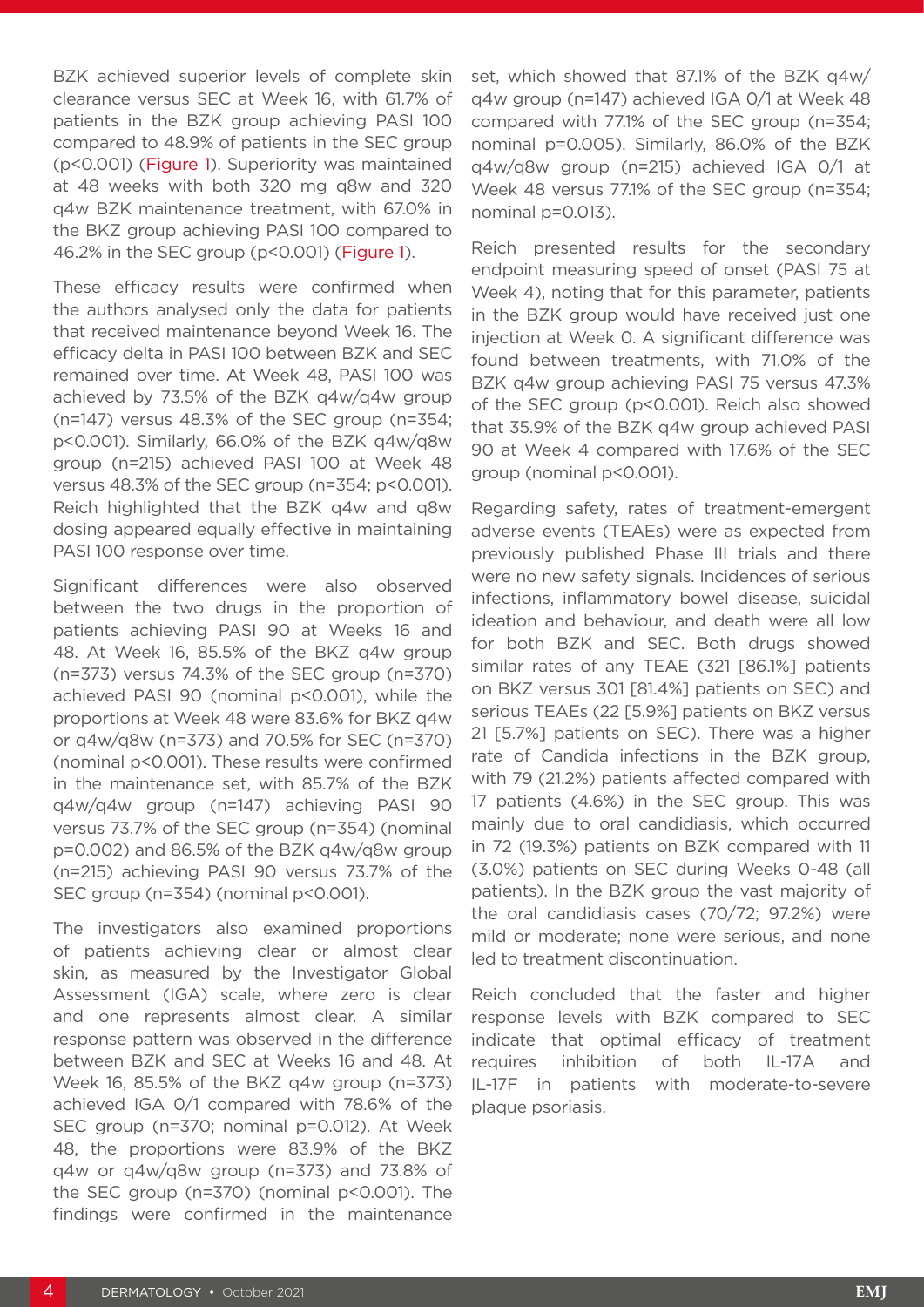

#### Figure 1: PASI 100 at Weeks 16 and 48 (ITT, NRI).

BKZ: bimekizumab; ITT: intention-to-treat; NRI: non-responder imputation; PASI 100: 100% improvement from baseline in Psoriasis Area and Severity Index; q4w: every 4 weeks; q8w: every 8 weeks; SEC: secukinumab.

# Efficacy and Safety of Ixekizumab in Chinese Patients with Moderate-to-Severe Plaque Psoriasis: 12-Week Results from a Phase III Study

#### Xia Li

Results of another IL-17A inhibitor, IXE, were presented in an ePoster.<sup>6</sup> The three Phase III UNCOVER trials previously demonstrated that IXE achieved rapid onset and high efficacy with a consistent safety profile in patients with moderate-to-severe plaque psoriasis.<sup>7,8</sup> However, until now, the efficacy and safety of IXE in Chinese patients with psoriasis had not been reported. The current study compared the efficacy and safety of IXE with PBO in Chinese patients with moderate-to-severe plaque psoriasis.6

A total of 438 patients were randomised in a 2:2:1 ratio to receive IXE 80 mg q4w (n=174), IXE 80 mg every 2 weeks (q2w): n=176), or PBO (n=88). During the induction dosing period (Weeks 0–12) patients in the IXE groups received a 160 mg starting dose as two injections. The co-primary endpoints were sPGA 0/1 and PASI 75 at Week 12.

Regarding baseline characteristics, the average weight was 72 kg in the IXE q4w group, 74 kg in the IXE q2w group, and 73 kg in the PBO group. Mean PASI was 25 in the IXE q4w and PBO groups and 26 in the IXE q2w group. Previous use of biologic therapy was highest in the PBO group (12.5%), followed by the IXE q4w (9.2%) and IXE q8w (8.0%) groups.

The authors demonstrated that both IXE regimens achieved superior efficacy compared to PBO. At Week 12, the sPGA 0/1 response rates were 3.4%, 79.9%, and 86.4% in the PBO, IXE q4w, and IXE q2w groups, respectively (p≤0.001 for IXE groups versus PBO). The PASI 75 response rates were 8.0%, 87.4%, and 93.8% for the PBO, IXE q4w, and IXE q2w groups, respectively (p≤0.001 for IXE groups versus PBO).

Rapid onset of efficacy was noted by the authors, with both IXE q4w and IXE q2w groups achieving higher PASI 50 response rates compared to PBO (32.2%, 28.4%, versus 3.4%) as early as Week 1 and PASI 75 (24.1%, 21.0%, versus 0%), and sPGA 0/1 (21.3%, 17.6%, versus 0%) at Week 2.

Overall, during the 12 weeks 297 (67.8%) patients reported ≥1 TEAE and 6 (1.4%) patients reported a serious adverse event. Most TEAEs were mild-to-moderate. Looking at the three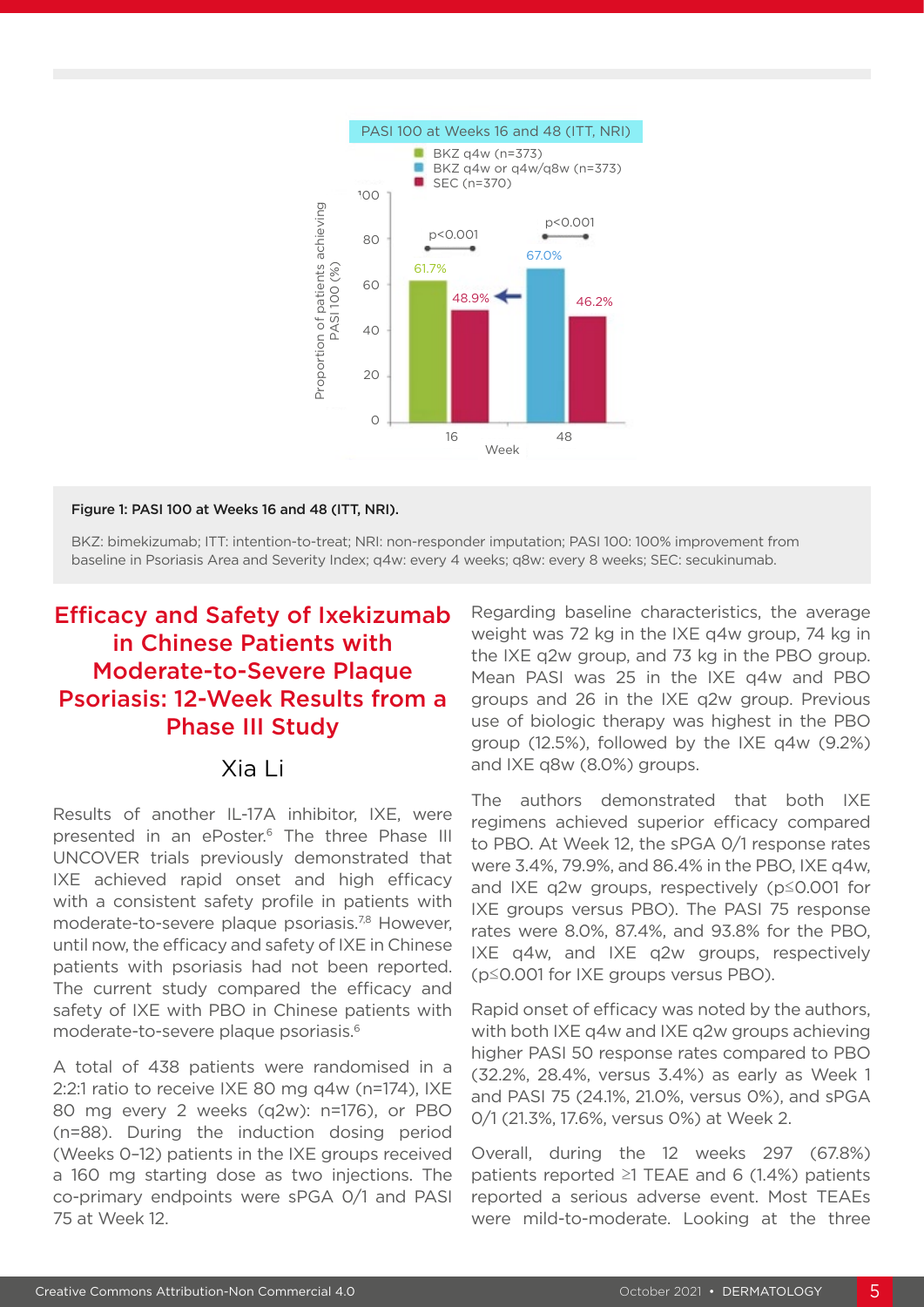groups separately, TEAEs occurred in 47 (53.4%) patients in the PBO group, 123 (70.7%) patients in the IXE q4w group, and 127 (72.2%) patients in the IXE q2w group. The most common TEAE was upper respiratory infection, which occurred in 9 (10.2%), 25 (14.4%), and 28 (15.9%) patients in the PBO, IXE q4w, and IXE q2w groups, respectively. The second most common TEAE was injection site reaction, which occurred in no patients in the PBO group, 13 (7.5%) in the IXE q4w group, and 19 (10.8%) in the IXE q2w group. Pruritis affected 2 (2.3%), 8 (4.6%), and 8 (4.5%) patients in the PBO, IXE q4w, and IXE q2w groups, respectively, while corresponding rates of tinea pedis were 0 (0%), 9 (5.2%), and 9 (5.1%). There were no deaths.

The authors concluded that IXE demonstrated significant rapid onset and high efficacy with a favourable safety profile in Chinese patients with moderate-to-severe plaque psoriasis during the induction dosing period.

# Maintenance of Response Through up to 5 Years of Continuous Guselkumab Treatment of Psoriasis: The Voyage 2 Phase III Trial

### Kristian Reich

VOYAGE 2 was a Phase III, randomised, doubleblind, PBO/active comparator-controlled trial that evaluated the efficacy and safety of the IL-23 inhibitor GUS in patients with moderateto-severe psoriasis.<sup>9,10</sup> The authors presented the results from up to 5 years of continuous GUS treatment in an ePoster.

Patients were randomised to three groups:

- 1. GUS 100 mg at Weeks 0/4/12, then q8w;
- 2. PBO at Weeks 0/4/12, GUS 100 mg at Weeks 16/20, then q8w; or
- 3. adalimumab (ADA) 80 mg at Week 0, 40 mg at Week 1, then 40 mg q2w until Week 23.

Randomised withdrawal occurred between Weeks 28–72 followed by open-label GUS 100 mg q8w from Weeks 76–252. Efficacy was evaluated until Week 252 and safety was evaluated until Week 264. Efficacy assessments included ≥90% or 100% improvement in PASI 90/100 and IGA 0/1 or 0.

Through Week 252, 74.4% of patients completed the study agent. Results were presented for the GUS group (which includes both patients randomised to GUS at baseline and patients randomised to PBO who crossed over to receive GUS at Week 16; n=657) and for the ADA/GUS group (patients randomised to ADA at baseline who crossed over to receive GUS at or after Week 28; n=210).

The authors showed that the proportions of patients achieving PASI 90, PASI 100, IGA 0/1, and IGA 0 were consistent from Weeks 100 to 252 in both GUS and ADA/GUS treatment groups. As an example, the proportions achieving PASI 90 at Weeks 100 and Weeks 252, respectively, were 79.1% and 82.0% in the GUS group and 81.4% and 79.1% in the ADA/GUS group (Figure 2).

No new safety signals were identified up to Week 264. The authors concluded that high levels of efficacy were maintained from Week 100 to 252 with continuous GUS treatment across multiple endpoints in VOYAGE 2, and GUS treatment was well-tolerated.

### Long-Term Efficacy of Tildrakizumab: A Pooled Analysis of ReSURFACE 1 and ReSURFACE 2 Through up to 4 Years of Treatment

#### J. Mark Jackson

TIL, an IL-23 inhibitor, was previously evaluated in patients with moderate-to-severe plaque psoriasis in 2 Phase III, randomised, controlled trials: reSURFACE 1 and reSURFACE 2.11,12,13 In an ePoster, the authors presented a post hoc analysis evaluating the 4-year (196 weeks) efficacy of TIL 100 mg based on the proportion of patients achieving favourable PASI and PGA scores in a pooled analysis of the two trials.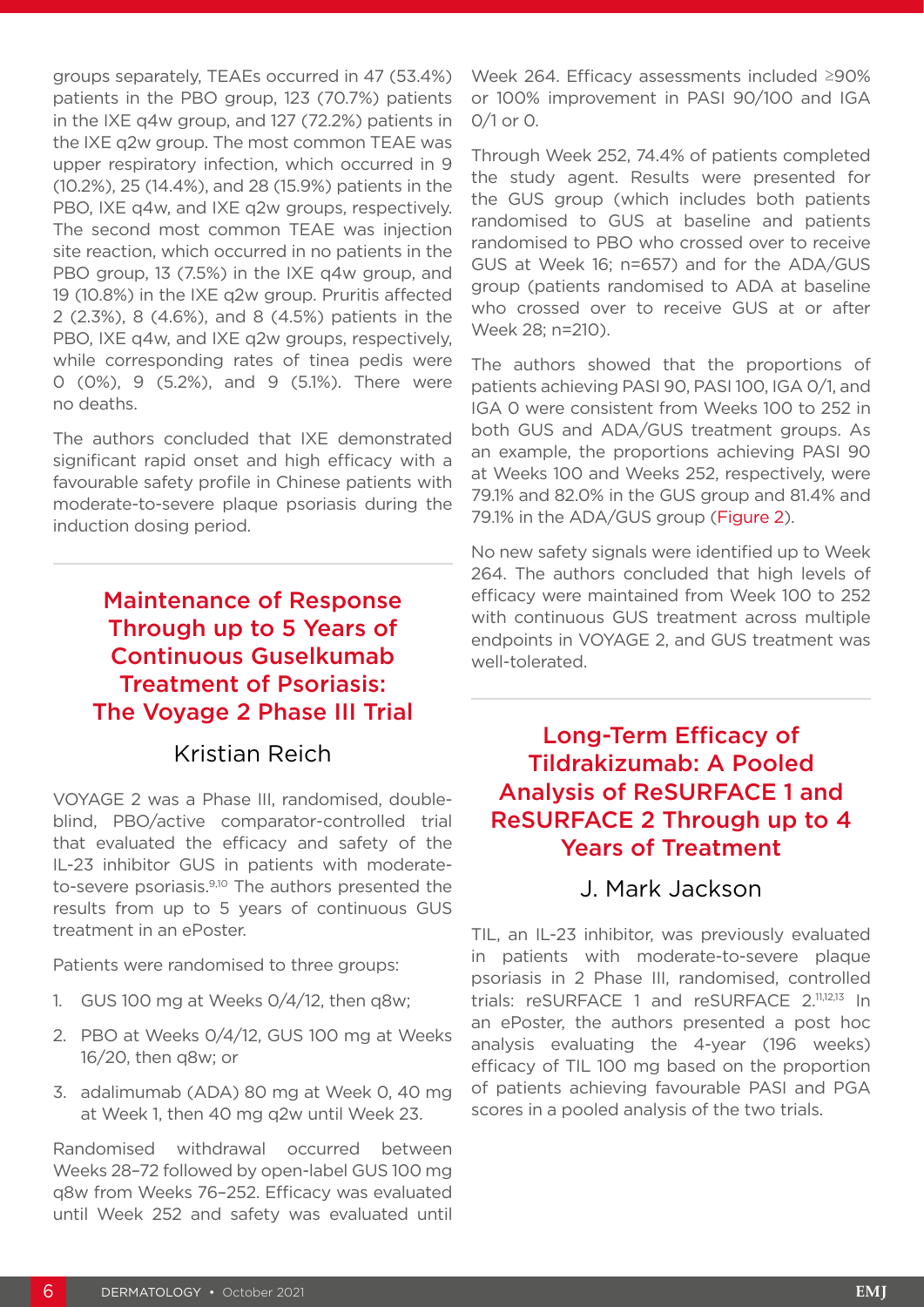

#### Figure 2: Proportion of patients who achieved PASI 90 response through Week 252.

\*Includes patients randomised to GUS at baseline and to PBO who crossed-over to receive GUS at Week 16.

ADA: adalimumab; GUS: guselkumab; PASI: Psoriasis Area and Severity Index.

This analysis included data from patients continuously receiving TIL 100 mg administered at Weeks 0 and 4 and every 12 weeks (q12w) thereafter in the 3-part reSURFACE 1 (64 weeks) and reSURFACE 2 (52 weeks) trials and their optional open-label extension periods of 64–256 and 52–244 weeks, respectively. A total of 329 patients achieved PASI 75 at Week 28 and continued receiving TIL 100 mg into Part 3; of these, 302 patients entered the extension period and 253 (83.8%) were assessed at Week 196.

The authors reported that at Week 196, 85.4% of patients taking TIL 100 mg achieved PASI 75, 60.3% achieved PASI 90, and 32.8% achieved PASI 100 (Figure 3). The proportion of patients receiving TIL 100 mg with a PGA of 0/1 was 63.3% at Week 196.

The authors concluded that TIL 100 mg provided durable efficacy through up to 196 weeks of treatment for moderate-to-severe plaque psoriasis.

## Efficacy and Safety of Risankizumab Versus Methotrexate in Patients with Moderate-to-Severe Plaque Psoriasis: Results from an Ongoing Phase III Study in Brazil

#### Tania F. Cestari

This ePoster focused on the IL-23 inhibitor RZB in patients with moderate-to-severe plaque psoriasis in Brazil. The multicentre Phase III trial compared the safety and efficacy of RZB with MTX, which has been used to treat psoriasis for decades, but is associated with gastrointestinal, hepatic, renal, and haematopoietic abnormalities. 14,15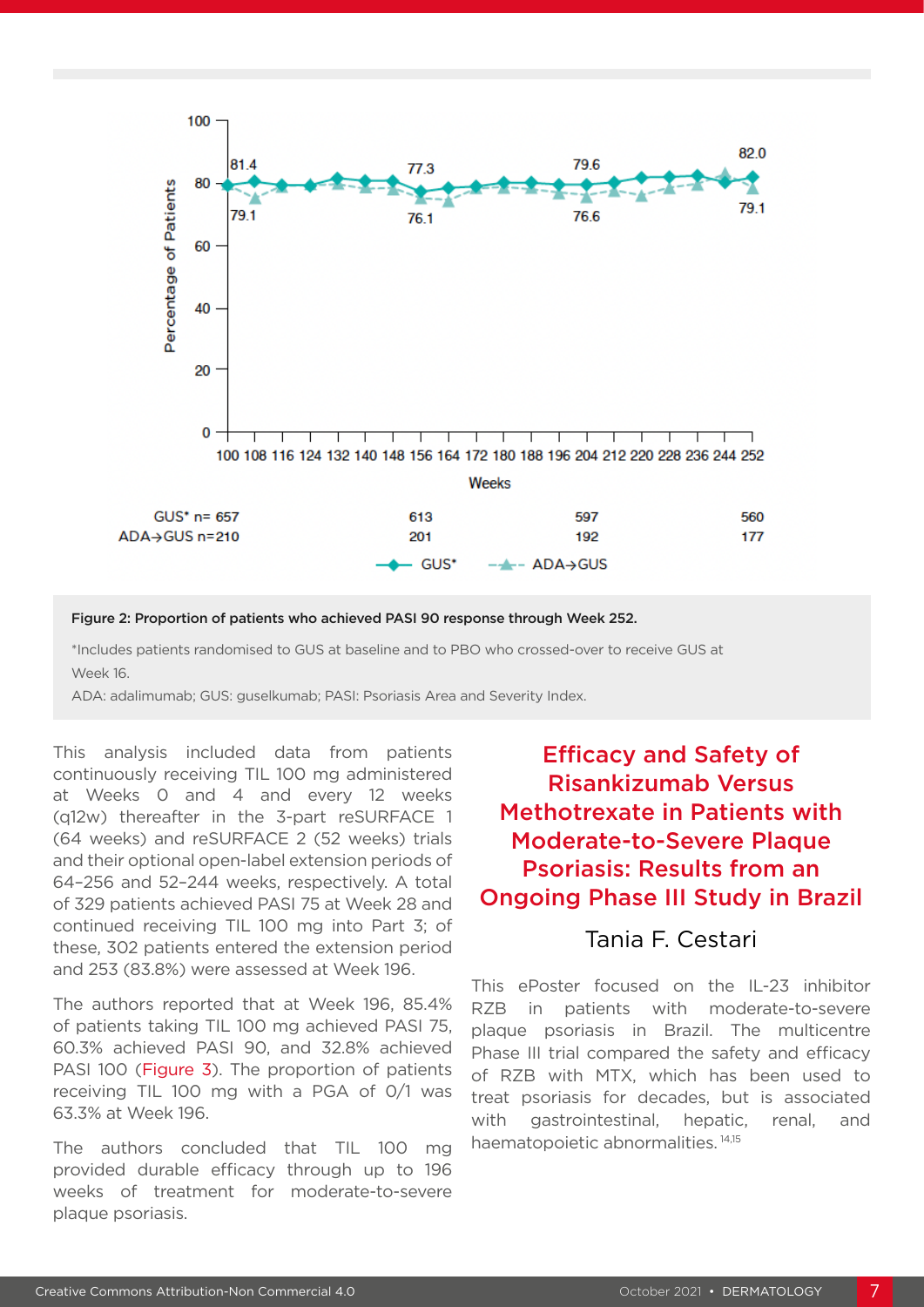

#### Figure 3: Proportions of patients receiving tildrakizumab 100 mg achieving PASI 75/90/100 responses through Week 196.

Error bars show the 95% confidence interval.

Numbers below the graph represent patients with observed data at each corresponding time point; missing data were handled using multiple imputation.

PASI: Psoriasis Area and Severity Index.

The study design included a 30-day screening period, followed by 28 weeks of double-blind treatment, and 84 weeks of open-label treatment. For the double-blind period, patients were randomised 1:1 to receive RZB 150 mg subcutaneously at Weeks 0, 4, and 16 and weekly MTX PBO capsules, or MTX 5 mg once weekly (with dose escalation to 25 mg based on clinical response and tolerability) and RZB PBO subcutaneously injections at Weeks 0, 4, and 16.

The primary efficacy endpoints (both at Week 28) were the proportions of patients who achieved ≥90% reduction from baseline in PASI 90 and sPGA of clear or almost clear (0/1).

A total of 98 patients were randomly allocated to the two treatments (RZB: 50; MTX: 48). The authors reported that patients in both treatment groups had similar baseline characteristics. Onehalf of the patients in each group had a BMI ≥30 kg/m2. Mean PASI was 20.0 in the RZB group and 22.1 in the MTX group.

Regarding the primary efficacy endpoints, a significantly greater proportion of patients treated with RZB compared to MTX achieved PASI 90 (84.0% versus 35.4%; p<0.001) and sPGA 0/1 (90.0% versus 64.6%; p<0.01) at Week 28. The authors noted that the proportions of patients achieving PASI 90 and sPGA 0/1 were significantly greater in the RZB compared to MTX group at all time points from Weeks 8 and 4, respectively.

Safety was analysed in all patients who were randomised at baseline and received ≥1 dose of study drug. The authors stated that no new safety findings were observed. TEAEs occurred in 38 (77.6%) and 40 (83.3%) patients in the RZB and MTX groups, respectively. Serious TEAEs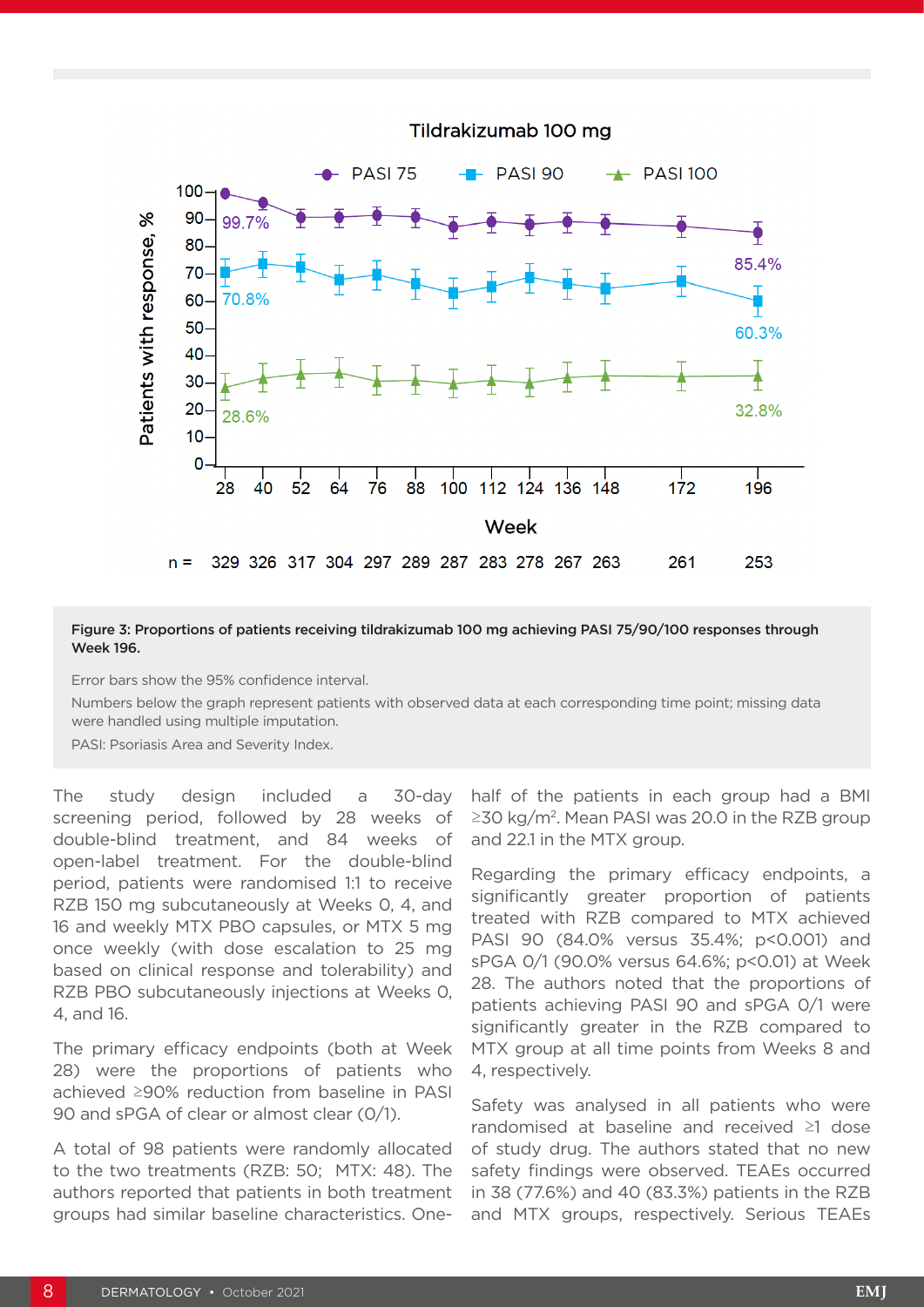were observed in two (4.1%) patients receiving RZB and three patients (6.3%) receiving MTX. The authors concluded that the results support the favourable benefit–risk profile observed in prior studies of RZB.

## Efficacy and Safety of Mirikizumab in Psoriasis: 52-Week Results from the OASIS-1 Randomised Controlled Trial

#### Andrew Blauvelt

This ePoster highlighted the efficacy and safety of the IL-23 inhibitor MIR in patients with moderate-to-severe plaque psoriasis through 52 weeks in the Phase III OASIS-1 trial.16

A total of 530 patients were randomised in a 4:1 ratio to receive MIR 250 mg or PBO q4w through Week 12. The primary endpoints were superiority of MIR versus PBO in achieving sPGA 0/1 with ≥2-point improvement and ≥90% improvement in PASI 90 from baseline at Week 16. Patients entering the maintenance period (16–52 weeks) with PASI 90 were re-randomised 1:1:1 to MIR 250 mg q8w (n=91), MIR 125 mg q8w (n=90), or PBO q8w (91). Major secondary endpoints were evaluated at Week 52.

At baseline, average body weight was 86.5 kg in the PBO group and 84.7 kg in the MIR group. Mean PASI was 23.5 and 22.3 in the PBO and MIR groups, respectively. Prior biologic therapy had been used by 31 (29.0%) patients in the PBO group and 139 (32.9%) in the MIR group.

The authors reported that at Week 16, 69.3% of patients in the MIR group achieved sPGA 0/1 compared with 6.5% of the PBO group, while PASI 90 was achieved by 64.3% and 6.5% patients receiving MIR and PBO, respectively (p<0.05). Looking at Week 52 results, sPGA 0/1 was achieved by 17.6% patients in the PBO group compared with 82.4% in the MIR 250 mg (p<0.05) and 85.6% in the MIR 125 mg (p<0.05) groups. Similar results were found for PASI 90 at Week 52.

The overall rates of TEAEs were similar across treatment groups during the induction and maintenance periods. More infections occurred in the MIR group compared to PBO but there were no new safety signals.

#### References

- 1. Reich K et al. Bimekizumab efficacy and safety versus secukinumab in patients with moderate to severe plaque psoriasis: Results from a multicenter, randomized, doubleblinded, active comparator-controlled phase 3b trial (BE RADIANT). SYM S033 - Reich 29010. American Academy of Dermatology (AAD) Virtual Meeting Experience (VMX), 23-25 April, 2021.
- 2. Durham LE et al. Contribution of the IL-17 pathway to psoriasis and psoriatic arthritis. Curr Rhematol Rep. 2015;17(8):55.
- 3. Fujishima S et al. Involvement of IL-17F via the induction of IL-6 in psoriasis. Arch Dermatol Res. 2010;302(7):499-505.
- 4. Langley RG et al. Secukinumab in plaque psoriasis – results of two phase 3 trials. N Engl J Med. 2014;371(4):326-38.
- 5. Adams R et al. Bimekizumab, a novel humanized IgG1 antibody that neutralizes both IL-17A and IL-17F. Front Immunol. 2020;11:1894.
- 6. Li X et al. Efficacy and safety of ixekizumab in Chinese patients with moderate-to-severe plaque psoriasis: 12-week results from a phase 3 study. Poster 25258. American Academy of Dermatology (AAD) Virtual Meeting Experience (VMX), 23–25 April, 2021.
- 7. Gordon KB et al. Phase 3 Trials of Ixekizumab in Moderate-to-Severe Plaque Psoriasis. N Engl J Med. 2016;375:345-56.
- 8. Griffiths CEM et al. Comparison of ixekizumab with etanercept or placebo in moderate-to-severe psoriasis (UNCOVER-2 and UNCOVER-3): results from two phase 3 randomised trials. Lancet. 2015;386 (9993):541-51.
- 9. Reich K et al. Maintenance of response through up to 5-years of continuous guselkumab treatment of psoriasis in the VOYAGE 2 phase 3 trial. Poster 27859. American Academy of Dermatology (AAD) Virtual Meeting Experience (VMX), 23–25 April, 2021.
- 10. Reich K et al. Efficacy and safety of

guselkumab, an anti-interleukin-23 monoclonal antibody, compared with adalimumab for the treatment of patients with moderate to severe psoriasis with randomized withdrawal and retreatment: Results from the phase III, double-blind, placeboand active comparator-controlled VOYAGE 2 trial. J Am Acad Dermatol. 2017;76(3):418-31.

- 11. Jackson JM et al. Long-term efficacy of tildrakizumab 100 mg by PASI 75/90/100 and PGA in a pooled analysis of reSURFACE 1 and reSURFACE 2 through up to 4 years of treatment. Poster 25992. American Academy of Dermatology (AAD) Virtual Meeting Experience (VMX), 23–25 April, 2021.
- 12. Reich K et al. Long-term efficacy and safety of tildrakizumab for moderateto-severe psoriasis: pooled analyses of two randomized Phase III clinical trials (reSURFACE 1 and reSURFACE 2) through 148 weeks. Br J Dermatol. 2020;182(3):605-17.
- 13. Reich K et al. Tildrakizumab versus placebo or etanercept for chronic